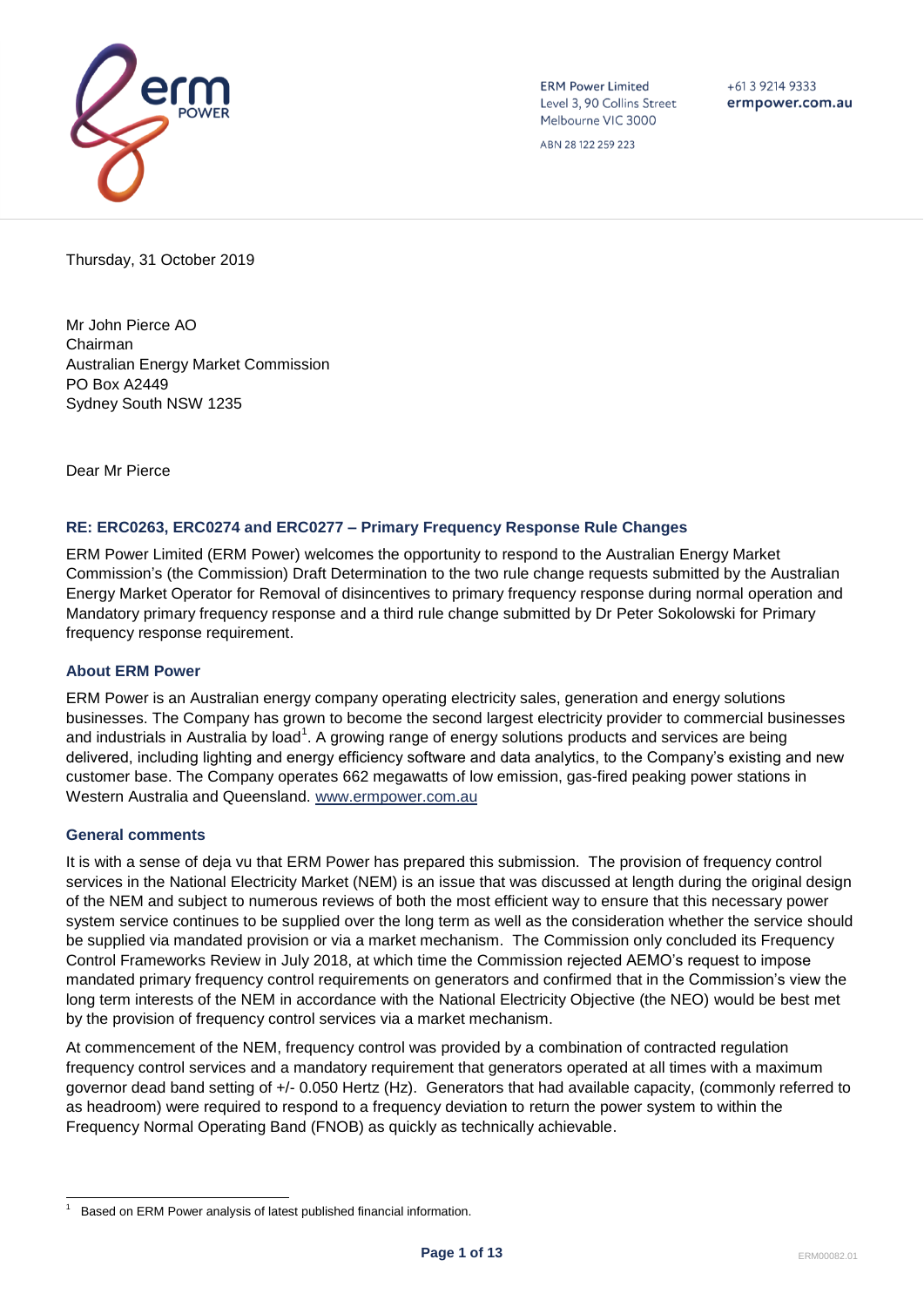

Notwithstanding, the Australian Competition and Consumer Commission (ACCC) granting the original approval of the National Electricity Market Code, (the rules by which the NEM was to be conducted), this approval required that a review be undertaken to determine the most efficient long term provision of frequency control services to the NEM. This review resulted in the implementation of the eight Market Ancillary Services, most commonly referred to as the Frequency Control Ancillary Service (FCAS) markets which commenced operation in October 2001 and remain in operation today.

There can be no doubt that any review of current power system frequency control outcomes shows that overall, the performance of frequency distribution around 50 hertz (Hz) has changed over time, yet apart from isolated observations, power system frequency has continued to meet the frequency operating standard (FOS), and in particular the requirements of the FNOB as set by the Reliability Panel. It is also worth noting that whilst AEMO have continued to indicate that in their view power system frequency outcomes are insufficient to meet power system security requirements, no request has been submitted by AEMO to review the FOS.

In fact, whilst over the period April 2017 to April 2018, an extensive review of the FOS was undertaken by the Reliability Panel; at no time during this review did AEMO submit that the current profile of frequency outcomes was of sufficient concern from a power system security perspective that the FOS needed to be tightened to achieve a more secure power system frequency profile. It should be noted that the original FNOB at NEM commencement was 49.90 to 50.10 Hz, the FNOB was relaxed following a review of the FOS at which time the market operator advised the Reliability Panel that from an engineering and power system security perspective, the existing tight FNOB was neither justified economically or from a power system security perspective.

ERM Power contends that if power system frequency outcomes are at a level of concern from a power system security perspective as indicated by AEMO in their rule change request, a request for a review of the FOS recommending a tightening of the FNOB and the engineering reasons for such a change, should have been one of the first priorities by AEMO. In 2000, this was the first step undertaken by the then Market Operator to relax the FNOB requirements.

ERM Power does not support all the proposed rule changes, as submitted by AEMO (ERC 0263)<sup>2</sup>. ERM Power also does not support rule change proposals ERC 0274 and ERC 0277<sup>3</sup>. In summary, we believe:

- Primary frequency response is a necessary power system service that is costly to provide. Generators should continue to be compensated for the provision of this service through a market mechanism. A requirement for mandated primary frequency response without compensation removes the necessary economic signal for the provision of these services, which is not in the long term interest of the NEM.
- Muting this economic price signal through the introduction of mandated primary frequency response may deter new suppliers from entering the market increasing costs of service provision over time.
- Power system frequency in general continues to meet the requirements of the frequency operating standard (FOS). The FOS remains the appropriate standard to maintain the economic, operational and security requirements of the NEM. Whilst AEMO indicates that the current frequency outcomes are insufficient, to date no evidence has been provided by AEMO to support a revision of the FOS.
- The tools currently available to AEMO to manage power system frequency are sufficient. The current FCAS markets remain capable of meeting the challenges of effective and efficient provision of frequency control services.

 2 ERC 0263 - Removal of disincentives to primary frequency response during normal operation

<sup>3</sup> ERC 0274 – Mandatory primary frequency response; ERC 0277 – Primary frequency response requirement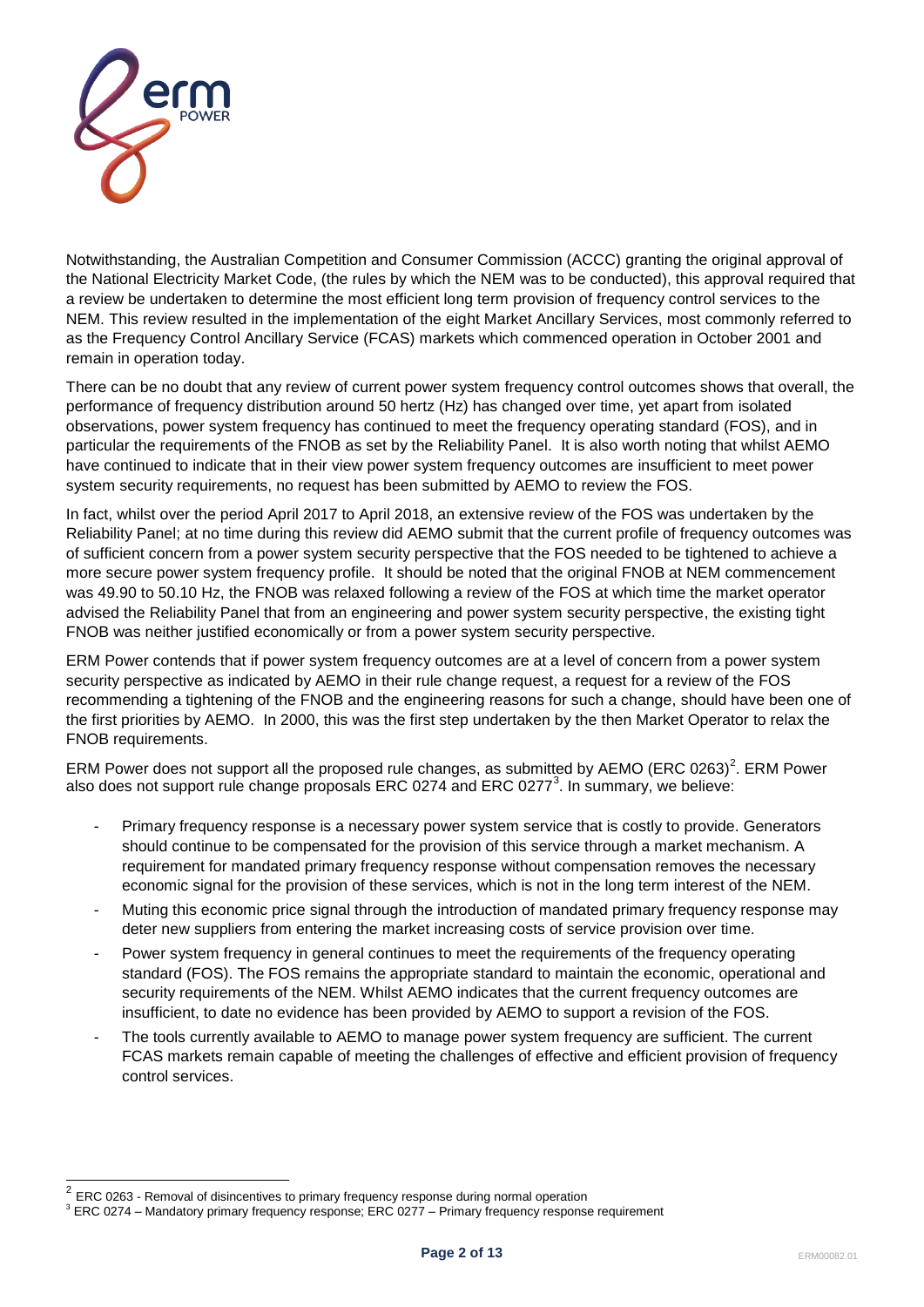

#### **Factors impacting current power system frequency outcomes**

The current power system frequency outcomes are a function of a number of changes in the NEM, some occurring more rapidly than others and the way in which the NEM's FCAS procurement process has been undertaken by the market operator.

The introduction of asynchronously connected generators, both grid connected and as distributed energy resources (DER) – these generators to date have provided at best very limited contribution to the required power system services to ensure secure operation of the power system including frequency control. This has been compounded by the high level in variability in output within a *dispatch interval* from these generators due to the inherent variability of their input energy source and the operators desire to maximise energy output at all times. As noted by Delta Electricity; "*Scheduled Intermittent Generating sources, by AEMO's own assessments in the published FCAS*  contribution factors, produce five times causation per MW of output than synchronous machines<sup>4</sup>."

The retirement of 20 large synchronous generating units between 2012 and 2017 located across all mainland NEM regions resulted in the loss of power system services, including frequency control and inertia previously provided by these units In addition to the direct loss of power system services provided by these units, there has been an equally significant secondary impact where the remaining synchronous generators, particularly at times of tighter supply demand balance, are operating at higher output levels and no longer have excess headroom to provide free frequency services above that procured by AEMO.

The influx of increasing amounts of low input energy cost intermittent generation is increasing the time periods where higher fuel cost synchronous generating units are operating at or close to minimum sustainable output levels, or resulting in unit de-commitment, this in turn reduces the amount of time these synchronous units are capable of supplying both lower FCAS and any mandated lower primary frequency response.

There has been a change in connected demand from that which was primarily "synchronous" in nature, to demand that is connected asynchronously via inverters or other power system electronics. Whilst AEMO have recently undertaken a review, which has identified a reduction in "load relief", the impact of this change on the demand side has also resulted in a reduction in the frequency volatility dampening impact supplied by the cumulative effect of thousands of megawatts of lost synchronously connected load. The impact of this reduction should not be underestimated on system frequency outcomes.

This loss of load relief has manifested with regards to observed frequency outcomes particularly following a credible or non-credible contingency event and has been compounded by the ongoing under procurement of contingency FCAS. AEMO commenced a process of rectifying the under procurement of contingency FCAS on 12<sup>th</sup> September 2019, however, this process to reduce the level of under procurement is expected to take 5 months to complete.<sup>5</sup> As a participant we are somewhat confused by AEMO's decision to rectify this under procurement of contingency FCAS over such an extended timeframe given the statements in the rule change requests that current power system frequency outcomes are a significant power system security risk.

The loss of the frequency volatility dampening impact whilst less direct compared to the reduction in "load relief", is observable in real time frequency outcomes, whilst AEMO has commenced a process of increasing regulation FCAS to procure sufficient regulation FCAS to offset the loss of this inherent service, further increases in regulation FCAS procurement values may be required.

The removal of the procurement of an additional 120 MW of raise regulation FCAS during periods of power system demand ramping as implemented in June 2006 by the then market operator. This additional raise regulation FCAS at times of fast but variable demand increase reduced the intra dispatch interval frequency variations caused by greater than forecast demand increase.

 4 Page 4 Delta Electricity submission to AEMC's Consultation Paper – Primary Frequency Response Rule Changes

<sup>5</sup> AEMO - Changes to Contingency FCAS volumes August 2019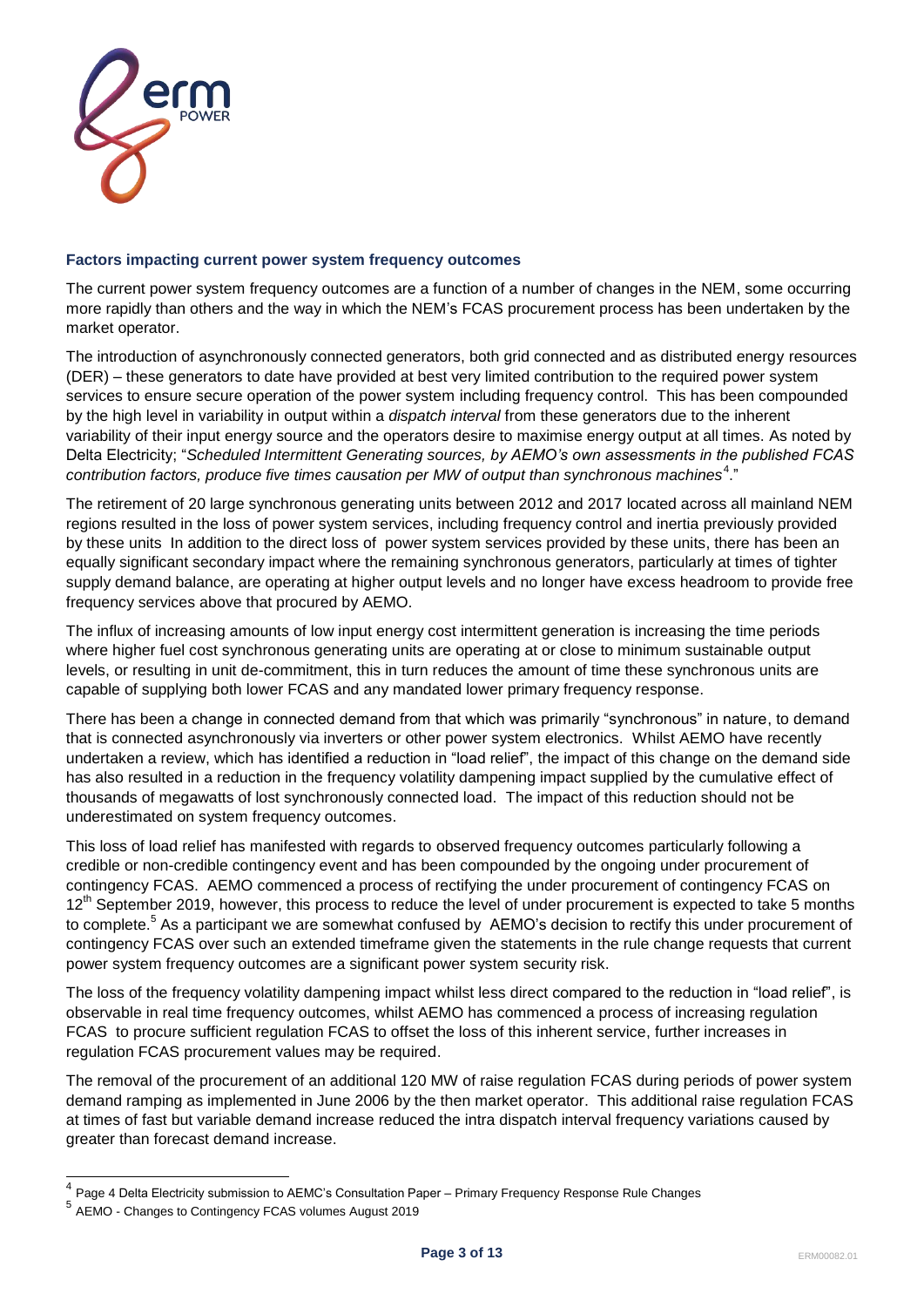

It is also worth noting that when the decision was made to alter the FNOB in 2001 and for the market operator to commence a reduction in regulation FCAS procurement volume, protocols were put in place, which were reviewed via a National Electricity Code consultation process<sup>6</sup> and re-confirmed during 2006/2007. This protocol required the market operator to monitor power system frequency performance and increase regulation FCAS procurement if and when required. The level of FCAS procurement was to ensure that the power system did not breach the frequency standards with an increase in procurement volume indicated when either the system frequency breaches a band of 49.8 – 50.2 Hz, in the absence of a contingency event or load event; or the system frequency strays outside a band of 49.85 – 50.15 Hz for more than 0.5% of the time over any 30 day period, or for more than three minutes on any occasion, in the absence of a contingency event or load event.<sup>7</sup> Whilst frequency outcomes have been observed to progressively deteriorate from mid-2014 which breached the monitored levels above, changes to regulation FCAS procurement values only commenced from late 2018.

The emphasis placed on strict compliance with the requirements of clause 4.9 with regards to a *dispatch instruction* by both the Commission<sup>8</sup> and the AER. This resulted in generators not enabled for FCAS targeting strict compliance with their energy market *dispatch instruction* at the expense of the provision of free primary frequency response.

The above issue was compounded by the use of a calculated *frequency influence* value by AEMO in the calculation of regulation FCAS causer pays factors. This calculated *frequency influence* value could at times be out-of-phase with power system frequency requirements. There is also a secondary issue in the causer pays calculation whereby a generator's response to frequency outcomes is based on the time the generators SCADA data energy output is received by AEMO and thus subject to time delay in SCADA data delivery. This second issue could be rectified by the use of the generators local frequency SCADA data. This *frequency influence* error has been removed by a change to use power system frequency as the basis for the causer pays calculation, however, the SCADA time delay issue is yet to be rectified.

### **Tools available to manage power system frequency outcomes**

AEMO has indicated that in their view the Rules provide insufficient tools to effectively manage power system frequency outcomes to maintain a secure power system. The tools available to AEMO include;

Regulation FCAS – currently delivered by an enabled supplier in accordance with the market operator's requirement via AEMO's automatic generator control (AGC) system which delivers a required output target to a generator every four seconds. Regulation FCAS is the primary tool utilised by AEMO for maintaining frequency during the FNOB during system normal conditions.

Contingency FCAS – primary frequency response delivered by a supplier following a contingency event in accordance with the suppliers frequency setting as determined by the market operator and sustained until the power system frequency returns to within a band of 49.90 to 50.10 Hz

Under Frequency load shedding (UFLS) – in the event that the power system frequency falls to a predetermined setting, as set by the market operator, generally following a significant power system event, blocks of load will be disconnected to arrest the fall in system frequency and to stabilise the power system frequency at an acceptable level. All non-sensitive loads are required to participate in the UFLS scheme.

Over Frequency Generation Shedding (OFGS) – in the event that the power system frequency increases to a predetermined setting, as set by the market operator, generally following a significant power system event, contracted generators will be disconnected to arrest the increase in system frequency and to stabilise the power system frequency at an acceptable level. There are little in the way of details published regarding the level of OFGS in the NEM

 6 The National Electricity Code consultation process was replace by the National Electricity Rules – Rules consultation process

<sup>7</sup> NEMMCo FCAS Review Final Report July 2007

<sup>&</sup>lt;sup>8</sup> Final determination Rule Change Request ERC 0187 - Compliance with dispatch instructions May 2016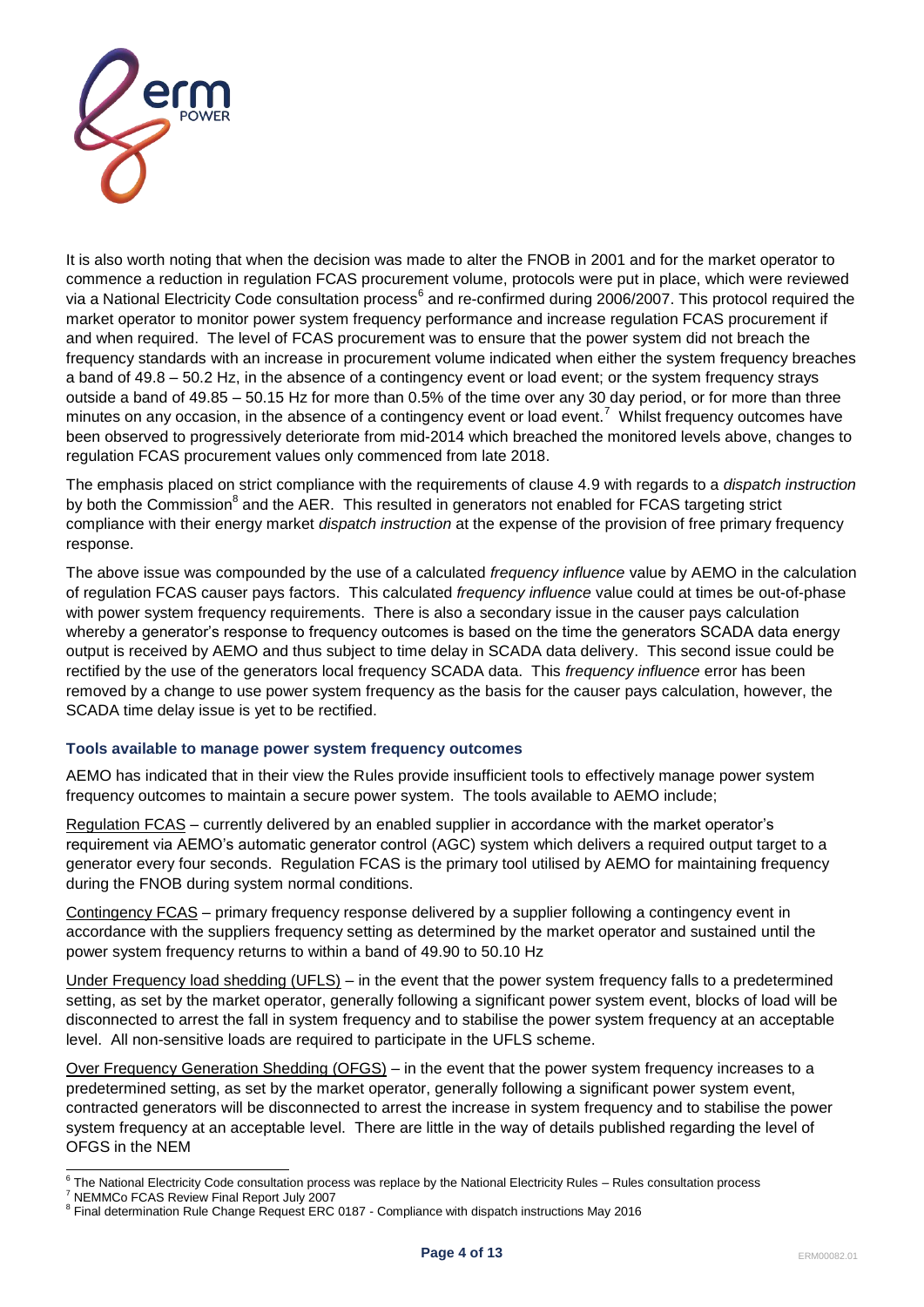

Constraining Generator Dispatch or Credible Load Consumption – AEMO has the ability to constrain off generator output or reduce consumption at a load point to manage the size of the largest credible contingency in response to insufficient FCAS capability so that sufficient contingency (primary frequency) response is available for the largest credible contingency event.

Protected event – AEMO can apply for specific non-credible contingency events to be classified as a *protected event*. A *protected event*, whilst having a low probability of occurrence, may, if they do occur, have a significant impact on the secure operation of the power system. Once declared as a *protected event*, AEMO may implement additional actions to mitigate the risk to the power system such as contracted UFLS or OFGS.

Clause 4.8.9 Direction - AEMO may require a Registered Participant to do any act or thing if AEMO is satisfied that it is necessary to do so to maintain or re-establish the power system to a secure operating state, a satisfactory operating state, or a reliable operating state. This includes the provision of primary frequency response via the requirement to operate in *frequency response mode*. A Registered Participant must use its reasonable endeavours to comply with a direction or clause 4.8.9 instruction unless to do so would, in the Registered Participant's reasonable opinion, be a hazard to public safety, or materially risk damaging equipment, or contravene any other law.

Given the extensive suite of tools available to AEMO to manage power system frequency it is unclear to ERM Power how AEMO's claim that it has insufficient tools to maintain power system frequency with regards to secure operation of the power system is entirely valid. Clause 3.11.2 which sets out the requirements for Market Ancillary Services, more commonly referred to as the FCAS markets, sets out the eight FCAS market types, but contains no specific requirements with regards to how the services are to be physically supplied. The actual process by which the designated service is physically supplied is set out in the Market Ancillary Services Specification (MASS) as developed and amended by the market operator in accordance with the *Rules consultation procedure* when amending the MASS.

With specific regards to the provision of the raise and lower regulation services, the Rules do not restrict the physical delivery of the services such that the services may only be provided by use of the market operators AGC system as set out in the current MASS, but rather the service could be delivered by any means specified by the market operator in the MASS, including the provision of primary frequency response initiating from a tight control response dead band setting.

The current delivery of raise and lower regulation services, which AEMO has indicated in their rule change request is in AEMO's view ineffective, is restricted only by AEMO's currently imposed condition that the service must be physically delivered by AEMO's AGC system. As set out above, the physical delivery of all contingency FCAS is supplied by primary frequency response and we see no impediment to regulation FCAS being also supplied by primary frequency response specified within a tight control dead band, with the provision of supplementary response via AEMO's AGC system as and when required. It should also be noted that the New South Wales power system, and potential other state power systems, were operated successfully on a combined primary frequency response and AGC system for dispatch and frequency control prior to the commencement of the NEM.

We note that AEMO's response to the AEMC during the Frequency Control Frameworks Review identified that primary frequency response by itself may reduce the magnitude of any frequency deviation; however, the duration of the deviation remains the same. AEMO also identified that whilst an increase in AGC controlled response reduces the time required rectifying the frequency deviation, compared to primary frequency response by itself, which in turn increases power system resilience, notwithstanding, AGC controlled response by itself does not impact the overall magnitude of the frequency deviation $9$ . This demonstrates that improved outcomes regarding frequency control within the FNOB would be achieved when both primary frequency response and secondary AGC response are combined within the regulation FCAS

 9 Pages 14 and 15 Consultation Paper – Primary Frequency Response Rule Changes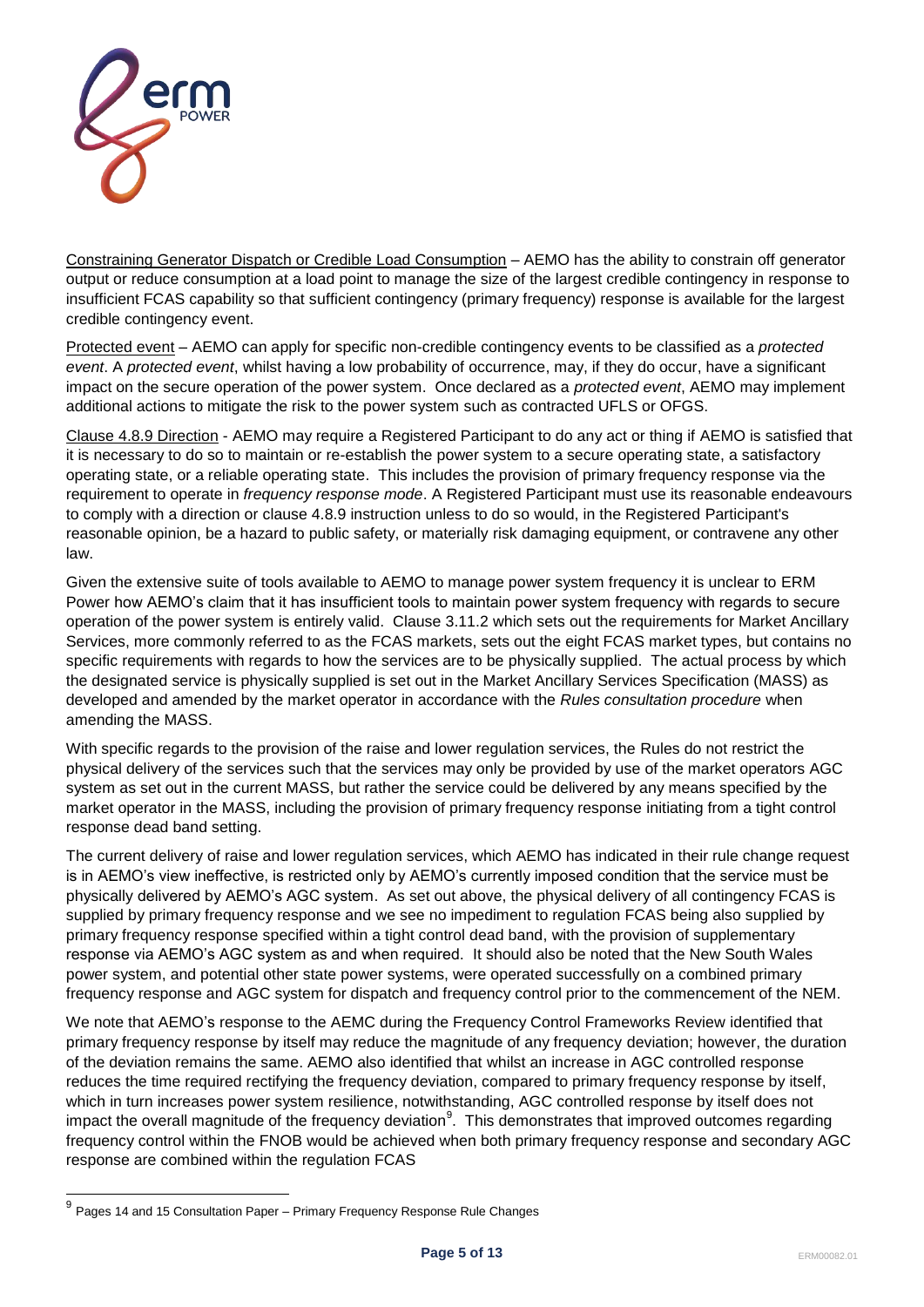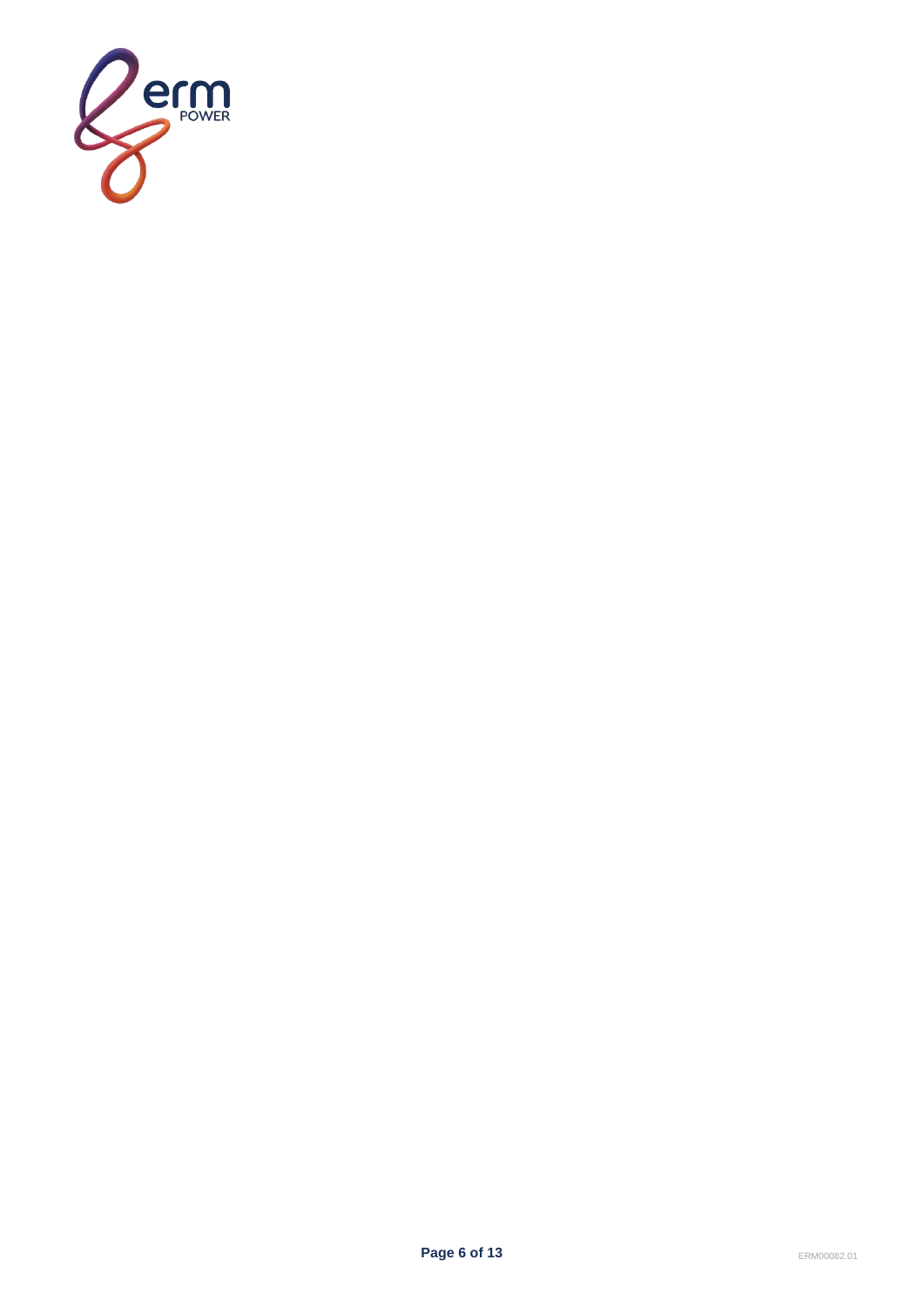

l

On the basis of the above, ERM Power questions AEMO's assertions in their rule change requests that; "*The design of the FCAS markets has proven to be inadequate to address the challenges AEMO now faces"* and "*use of regulation FCAS alone is not capable of controlling frequency within the NOFB under normal operating conditions" 10* .

We contend that the design of the FCAS markets are adequate and remain capable of managing power system frequency under both normal operating and contingency conditions. The only impediments to the FCAS managing power system frequency as originally intended is a result of the ongoing under procurement of FCAS, and the requirement that regulation FCAS be physically delivered solely by AEMO's AGC system.

We urge caution with regards to reassigning contingency FCAS to provide regulation FCAS through a tightening of the settings at which contingency FCAS activates. Contingency FCAS is designed to provide frequency control response to restore the power system frequency to within the FNOB within a short time period following a contingency event. Should this service be appropriated to provide routine frequency control within the FNOB, then it is likely that the capability of the contingency FCAS are reduced at the time they are required to respond to any contingency event. For this reason we do not support any change to allow contingency FCAS to be utilised for regulation FCAS requirements.

Notwithstanding our belief that the FCAS markets remain capable of meeting the challenges of effective and efficient provision of frequency control services, ERM Power also recommends that the Commission consider an additional tool be added to the suite of tools above. This additional tool is in the form of a frequency control safety net provision where all generators, regardless of enablement for provision of FCAS, are required to operate with a frequency control response service at all times to assist frequency restoration following a significant non-credible contingency event to within the FOS interconnected system stabilisation band of 49.50 to 50.50 Hz. This would be a mandated obligation of all generators, with the capability to do so at the time of a significant frequency disturbance event, to provide frequency control response which activates when power system frequency drops below 49.60 Hz or exceeds 50.40 Hz. This would also act as a safety net backup to the failure of the market operator to request the classification of a potential significant non-credible contingency event as a *protected event*.

We reject AEMO's view that a mandated requirement for a frequency control safety net provision would result in generators with existing deadband settings either inside or at the edge of the normal operating band adjusting the deadbands to the safety net setting. Many of these generators would simply leave their governor settings to the current settings due to the difficulty in adjusting them. Others who have the capability to do so, have not adjusted either to widen the settings or disable the governor response when not enabled for the provision of FCAS and would have no additional incentive to do so than that currently provided.

Generators which AEMO believe operate with ether wider governor dead band settings or with governor response disabled when not enabled for FCAS, would now be required to provide the safety net frequency response when power system frequency moved outside the frequency control safety net provision parameters.

### **25 August 2018 multiple non-credible contingency multiple region islanding event**

As discussed in the Paper, no two power system disturbances are ever the same, and whilst AEMO has sought to compare the Queensland region islanding event on 28 February 2008 to the Queensland and South Australia islanding event on 25 August 2018, system conditions and the market operators response at the time of each event varied significantly. We have reviewed the final system incident reports for both events and compiled a summary of what we believe are significant differences in system conditions and the market operators responses during both multiple non-credible contingency events. This summary is set out as an appendix to our submission.

<sup>&</sup>lt;sup>10</sup> Pages 21 and 22 AEMO Rule Change Request - Removal of disincentives to primary frequency response during normal operation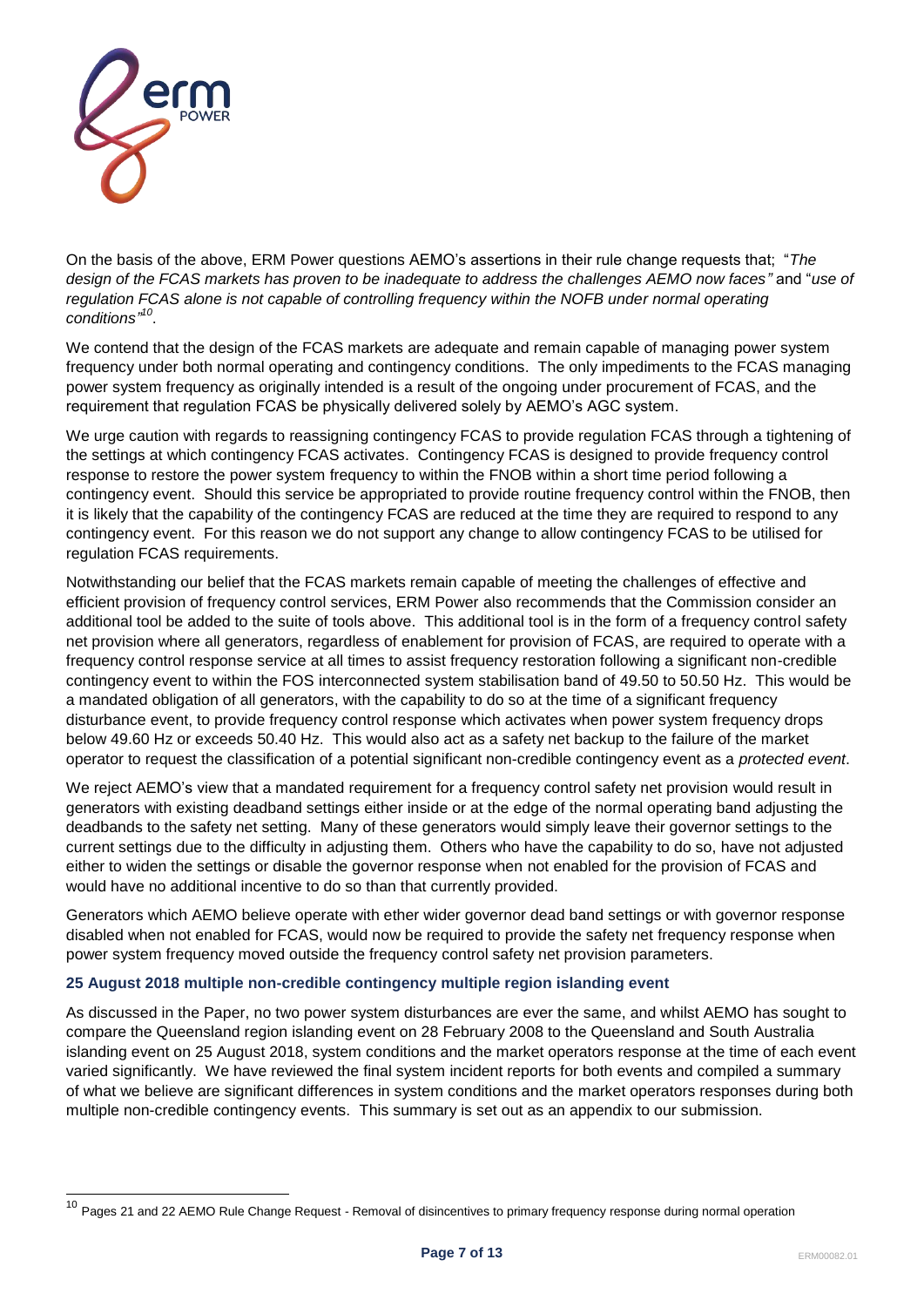

The double circuit loss of the transmission line between Dumaresq and Bulli Creek remains listed to be reclassified as a double circuit trip for lightning activity and QNI is restricted to 850 MW of southward flow following reclassification. We are not aware of any plan to request classification of the loss of the double circuit transmission lines between Armidale – Dumaresq – Bulli Creek (QNI) as a *protected event* which would enable AEMO to put in place additional actions to mitigate the risk to the power system following such an event occurring. Given the documented historical impacts on the Queensland region following loss of QNI it's unclear to ERM Power as to why a request for a *protected event* has not already been submitted.

## **Costs of providing either FCAS or primary frequency response**

The costs to a generator, or other supplier, of providing either FCAS or primary frequency response can at times be significant, depending on prevailing energy and FCAS price outcomes. A generator maintaining headroom for the provision of contingency raise FCAS or generating at lower output levels when providing lower regulation FCAS at times when the energy market price is above the providers marginal cost, forgoes margin that would otherwise be accrued. Similarly a supplier that maintains capability above minimum load to provide lower contingency FCAS or generates at higher output to provide raise regulation services at prices below marginal costs incurs a direct loss.

This represents the true cost of providing frequency control services. The revenue derived in the FCAS markets is provided to compensate the provider for the provision of these necessary services. AEMO's proposal to mandate the provision of primary frequency response without compensation will remove the economic signal for providers to provide this capability and instead maximise output in the energy market when positive margin accrues, and minimise to the lowest output possible, or de-commit the generating unit when a direct loss is incurred.

The imposition of mandated primary frequency response may also change unit commitment and de-commitment decisions where currently a generator with a portfolio of units may operate an additional unit to provide frequency control capability across its generation fleet in return for being adequately compensated for providing this service.

The requirement for mandated primary frequency response without compensation removes the necessary economic signal for the provision of these services. Absent the economic signal to maintain capability, and as set out in our appendix to this submission when discussing headroom capability on NSW and Victorian generators at the time of the Queensland separation event on 25 August, any mandated primary frequency response requirement would be ineffective when headroom is absent.

AEMO in its rule change requests have highlighted the increasing cost of FCAS over recent years<sup>11</sup>, we believe that AEMO has failed to consider that during the same time period as FCAS costs increases, input energy costs for generators have also increased, which have flowed through to increased energy market price outcomes. These increased input costs have a direct impact on the costs of supply of FCAS, and increased the gross level of compensation to providers. However, the net level of compensation earned by historic providers may well have decreased and the economic signal has also resulted in additional providers entering the FCAS markets. Muting of this economic price signal by the introduction of mandated primary frequency response may deter new suppliers from entering the market.

### **The Undrill report**

l

ERM Power notes the significant detail regarding power system frequency performance in the Undrill report attached to AEMO's rule change request. We note that the report indicates the possibility of undamped oscillations within the NOFB. It is uncertain if AEMO were aware or had observed such oscillations prior to the report being submitted. We note that Mr Undrill's work was necessarily time limited and was unable to apply deep mathematical analysis of the qualitative observations. We believe that in response to this report more thorough analysis by local experts to fully understand its nature, and the cross linkages between units' governors and secondary frequency control, which may be a cause of undamped oscillations, is warranted.

<sup>&</sup>lt;sup>11</sup> Figure 8 page 22 AEMO Rule Change Request - Removal of disincentives to primary frequency response during normal operation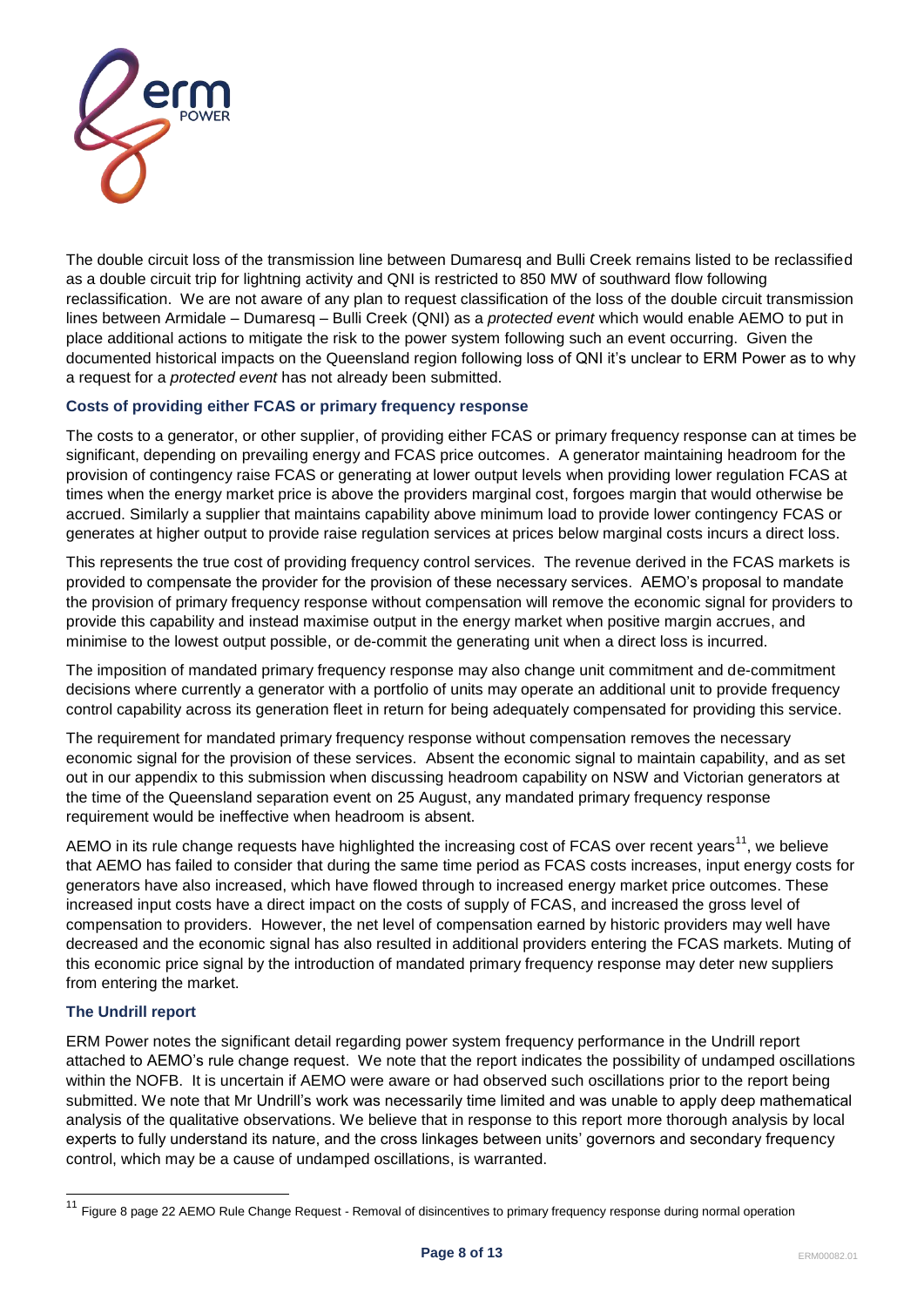

l

We are concerned that moving quickly to an aggressively tight frequency control dead band and mandatory primary frequency response as requested by AEMO is unprecedented in the NEM, or any other power system, and may result in unintended consequences with possible hunting between individual generating units. Such an abrupt change in system operating parameters would not normally be considered by any control engineer. Generally a significant change of this type is managed by a progressive reduction in deadbands, closely observed for unintended outcomes, to find the optimal outcome. If any change is to be made it should be undertaken via a gradual trajectory.

### **Comparison of frequency outcomes with other power systems**

ERM Power notes the comparison of power system frequency outcomes with other power systems as submitted by AEMO in their rule change requests. We also note that whilst frequency outcomes in the NEM are wider than other power systems, the outcomes reflect the decision to widen the FNOB made by the Reliability Panel in 2001 on the recommendation of the then market operator, that from an engineering perspective, tighter frequency control was not required and could not be economically justified. The outcomes observed align with the request of the market operator which was based on a decision to reduce FCAS procurement costs.

ERM Power considers that if AEMO believe the current frequency outcomes no longer meet the technical engineering requirements for required power system frequency outcomes in the NEM, then AEMO as the current market operator has the obligation to request that the current FOS be reviewed and amended.

We support Delta Electricity's view that the AEMC Reliability Panel, through consultation with all stakeholders, should determine what that adequate quality of frequency control in the NEM should be and amend the FOS as required.<sup>12</sup>

### **ERC 0263 - Removal of disincentives to primary frequency response during normal operation**

ERM Power does not support all the proposed rules changes as submitted by AEMO. Whilst some level of disincentive to supply primary frequency response in the current regulation FCAS causer pays calculation remains, due to the use of a centralised power system frequency input, and the risk of time delay in delivery of generator output SCADA data, this can be easily fixed by the use of local frequency data in the calculation.

The current regulation FCAS causer pays calculation ensures that participants who act to provide frequency control support within the FNOB receive a very low or potentially a zero causer pays factor. Participants that currently act to maximise energy output at all times which may be misaligned with their current dispatch target do so as the costs of paying a regulation FCAS penalty amount is lower than the cost of adjusting output to reduce this penalty amount. This is the most economically efficient outcome for such a participant. In the event that the regulation FCAS causer pays penalty amount increased to the point where it was now economically efficient to do so, the participant would adjust behavior as required to the new economically efficient equilibrium.

We believe that no barrier exists to participants finding their most economically efficient outcome and that AEMO's proposed rule change will not result in a change to the physical dispatch outcomes, or to power system frequency outcomes within the FNOB, but may act to artificially reduce the level of penalty payment to the detriment of consumers who pay the net costs of regulation FCAS following the subtraction of scheduled participants causer pays penalty payments. Consequently, we do not support any of the proposed changes to clause 3.15.6A.

We do however support the proposed change to clauses 4.9.4 and 4.9.8 to clarify that a scheduled or semischeduled generator operating in *frequency response mode* and as a result is varying from its *dispatch instruction* due to prevailing power system frequency outcomes is compliant with its *dispatch instruction*.

We also support the proposed change to schedule S5.2.5.11 that a scheduled or semi-scheduled generator may operate, but is not mandated to operate, in *frequency control mode*, at any time.

<sup>&</sup>lt;sup>12</sup> Page 6 Delta Electricity submission to AEMC's Consultation Paper – Primary Frequency Response Rule Changes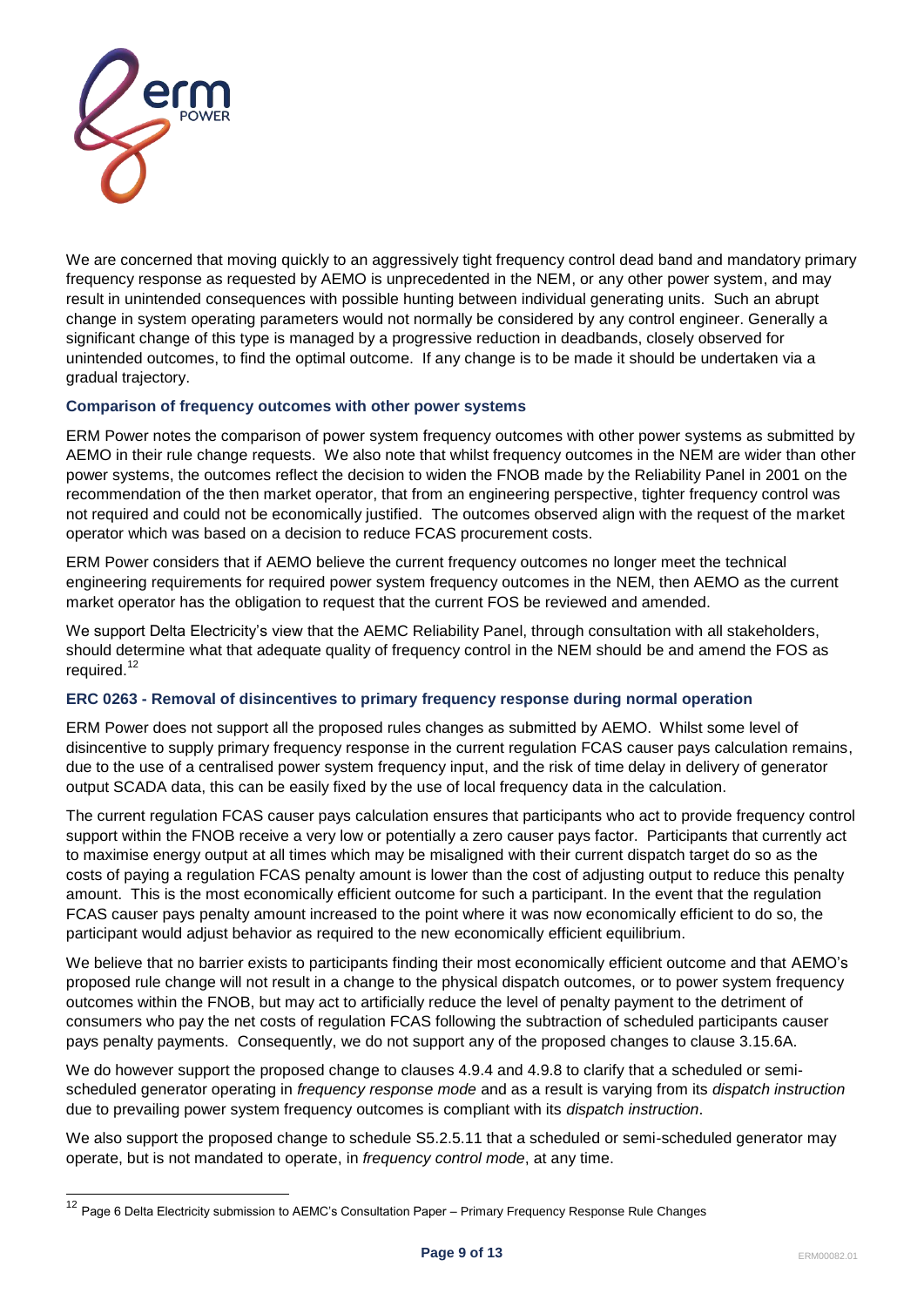

As we do not support any change to clause 3.15.6A no additional subclause is required in clause 11.1.

#### **ERC 0274 – Mandatory primary frequency response**

#### **ERC 0277 – Primary frequency response requirement**

Whilst we thank Dr Peter Sokolowski and AEMO for the work they have undertaken in preparing their respective rule changes and believe the information contained within is of value, ERM Power does not support either rule change proposal on the grounds that as set out in our submission, the rule changes are not required.

We are of the firm belief that the design of the FCAS markets are adequate and remain capable of managing power system frequency under both normal operating and contingency conditions and the only impediments to the FCAS managing power system frequency as originally intended has been imposed by AEMO itself through the ongoing under procurement of FCAS and the requirement that regulation FCAS be physically delivered solely by AEMO's AGC system.

The proposed rule changes are inconsistent with good market principles. Whilst mandating primary frequency response may see it adequately supplied for a time, frequency control services like many other power system services on which no economic value has been signaled invariably declines, due to the lack of an efficient price signal to exploit the best technology for its provision. Invariably this will result in increased costs to consumers as forms of a regulated response to alleviate the shortfall is activated similar to that required for system strength and minimum levels of inertia services.

We would support a more preferable rule that amended clause 3.11.2 to clearly articulate that regulation FCAS may be supplied by primary frequency response or by the market operator's Automatic Generator Control System or a combination of both primary frequency response and the Automatic Generator Control System.

We would also support a more preferable rule that amended clause 3.11.2 to clearly articulate the methods by which contingency FCAS response must be provided.

We recommend a change to schedule 5.2.5.11 with regards to the minimum access standard or an amendment to clause 4.4.2 that inserts a requirement for a generating system to at all times provide a frequency control safety net function that acts to support power system frequency outcomes when power system frequency falls below 49.60 Hz or increases above 50.40 Hz and that this requirement apply to all existing and new generating systems.

We would also support the Commission placing consideration of these two rule change requests on hold, as set out by the Australian Energy Council in their submission<sup>13</sup>, pending completion of the trial and research process that was envisaged by the Frequency Control Frameworks Review final report.

#### **Conclusions**

l

ERM Power does not support either the Mandatory primary frequency response or Primary frequency response requirement rule change proposals on the grounds that as set out in our submission, the rule changes are not required.

We are of the firm belief that the design of the FCAS markets are adequate and remain capable of managing power system frequency under both normal operating and contingency conditions and the only impediments to the FCAS managing power system frequency as originally intended has been imposed by AEMO itself through the ongoing under procurement of FCAS and the requirement that regulation FCAS be physically delivered solely by AEMO's AGC system.

<sup>&</sup>lt;sup>13</sup> Page 5 AEC submission to AEMC's Consultation Paper – Primary Frequency Response Rule Changes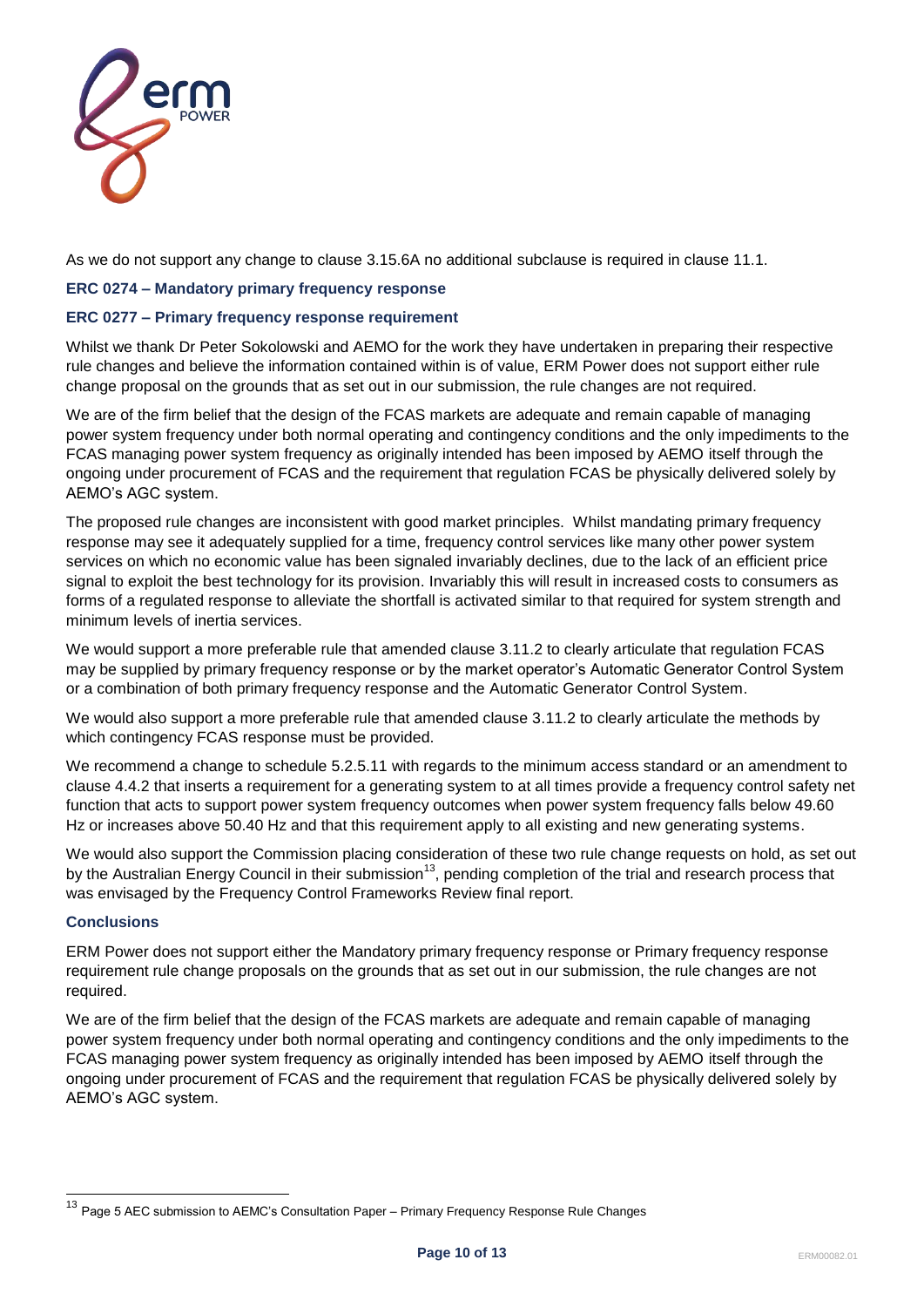

The requirement for mandated primary frequency response without compensation removes the necessary economic signal for the provision of these services. Removal or muting of this economic price signal by the introduction of mandated primary frequency response may deter new suppliers from entering the market and influence existing suppliers to exit.

We support the proposed change to clauses 4.9.4 and 4.9.8 to clarify that a scheduled or semi-scheduled generator operating in frequency response mode and as a result is varying from its dispatch instruction due to prevailing power system frequency outcomes is compliant with its dispatch instruction.

Notwithstanding our belief that the FCAS markets remain capable of meeting the challenges of effective and efficient provision of frequency control services, ERM Power also recommends that the Commission consider an additional tool in the form of a frequency control safety net provision. All generators, regardless of enablement for provision of FCAS, would be required to operate with a frequency control response service at all times to assist frequency restoration following a significant non-credible contingency event to within the FOS interconnected system stabilisation band of 49.50 to 50.50 Hz.

ERM Power considers that if the current frequency outcomes no longer meet the technical engineering requirements for required power system frequency outcomes in the NEM, then AEMO as the current market operator has the obligation to request that the current FOS be reviewed and amended. We support Delta Electricity's view that the AEMC Reliability Panel, through consultation with all stakeholders, should determine what that adequate quality of frequency control in the NEM should be and amend the FOS as required.

Please contact me if you would like to discuss this submission further.

Yours sincerely

[signed]

David Guiver Executive General Manager - Trading 07 3020 5137 – [dguiver@ermpower.com.au](mailto:dguiver@ermpower.com.au)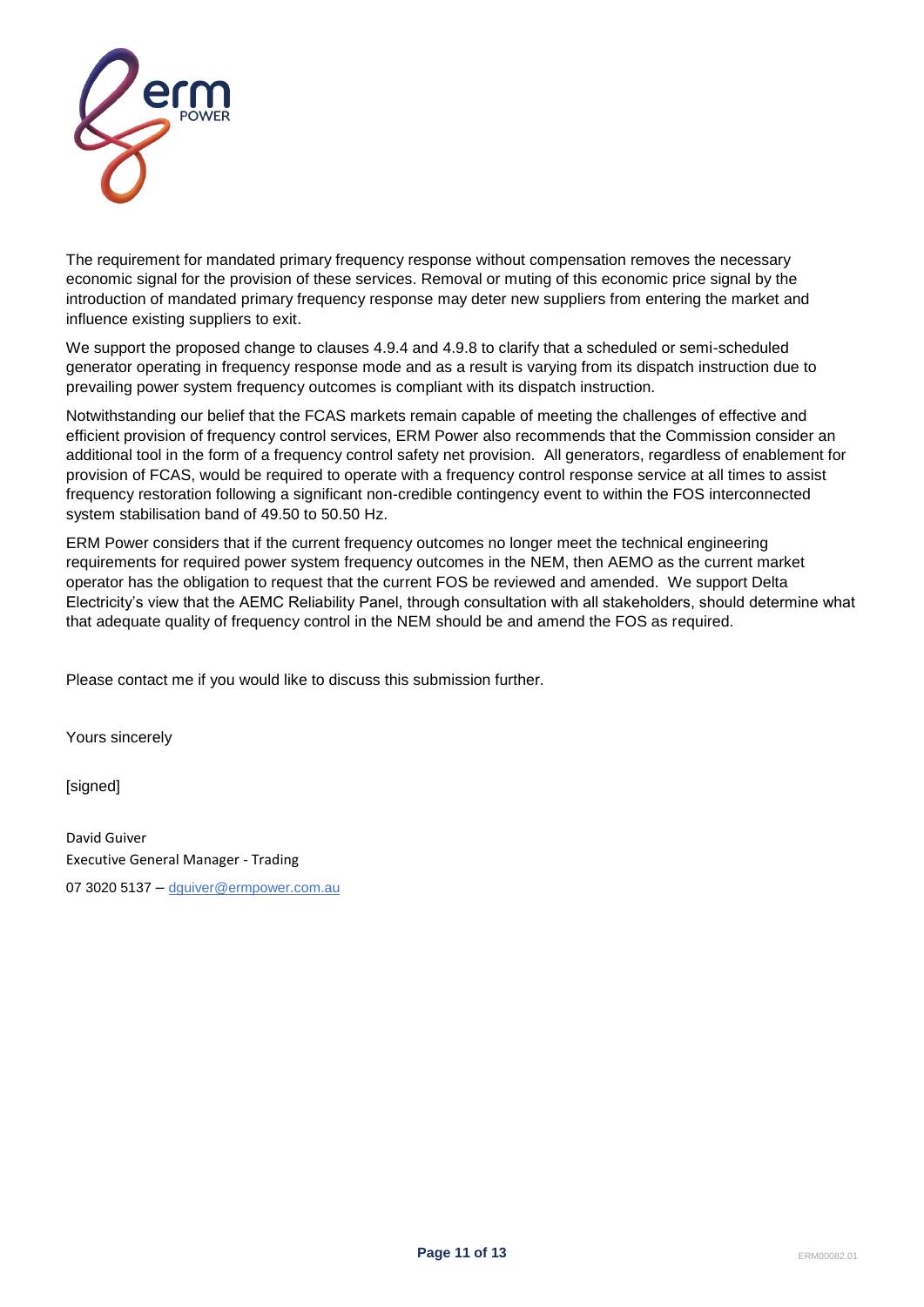

# **Appendix A**

## **25 August 2018 multiple non-credible contingency multiple region islanding event**

As discussed in the Paper, no two power system disturbances are ever the same, and whilst AEMO has sought to compare the Queensland region islanding event on 28 February 2008 to the Queensland and South Australia islanding event on 25 August 2018, system conditions and the market operators response at the time of each event varied significantly.

The Heywood interconnector remained in-service at all times during the 28 February event. UFLS in New South Wales (NSW) and Victoria did not trigger until after the loss of the Heywood interconnector on 25 August event. The Heywood interconnector tripped due to the large amount of headroom on synchronous generators (683 MW) and the Hornsdale battery (138 MW) in South Australia which provided primary frequency control response to the QNI Tripping event, thus causing the Emergency Alcoa Potline Tripping scheme to activate.

At the time of the 28 February event, in NSW and Victoria, 37 large thermal units were in-service with 23 units available for immediate response to the event, with a total available headroom of 4,235 MW, plus an additional 6 units in-service in South Australia, with 5 of these units available for immediate response with a total available headroom of 548 MW. In total there were 28 units with available headroom of 4,783 MW available to respond to the 28 February event.

On 25 August, there were only 21 units in-service in NSW and Victoria at the time of the event of which only 9 had headroom totaling 235 MW available to immediately respond to the event. There were another 5 units plus the Hornsdale battery with headroom totaling 821 MW available in South Australia which was lost to assist the restoration of power system frequency in NSW and Victoria when the Heywood Interconnector tripped.

The small amount of available headroom in NSW and Victoria, in particular compared to the larger amount of headroom available in South Australia on 25 August is in our view critical information that was omitted from AEMO's final report.

With the loss of supply from both Queensland and South Australia and the small amount of headroom available on in-service generating units in NSW and Victoria, mandated primary frequency response on generators in NSW and Victoria would not have prevented UFLS activating during the 25 August event.

In Queensland on 28 February the Queensland power system frequency was restored to below 50.50 Hz in nine minutes, approx. 1 minute quicker than on the 25 August event. The faster restoration of the Queensland region frequency was assisted by;

- The quick changeover of the AEMO AGC systems to recognise the Queensland islanding event and to control frequency to the Queensland frequency reference point within 1 minute of the event. On the 25<sup>th</sup> August event this change was delayed until 9 minutes after the event. During that critical nine minute period, generators in Queensland continued to be dispatched by AEMO's AGC system to higher dispatch targets.
- The operation of the Rapid Generation Unloading Service (RGUU) scheme at Swanbank Power Station which removed 59 MW of output from Swanbank B3 unit (1.1% of Queensland demand) from the system 50 seconds after the trip of QNI. No RGUU or OFGS was available in Queensland on 25 August.
- The invoking of islanding constraints to provide accurate *dispatch instructions* to Queensland generation within six minutes of the event. On the 25th August event this change was delayed until eight minutes after the event.